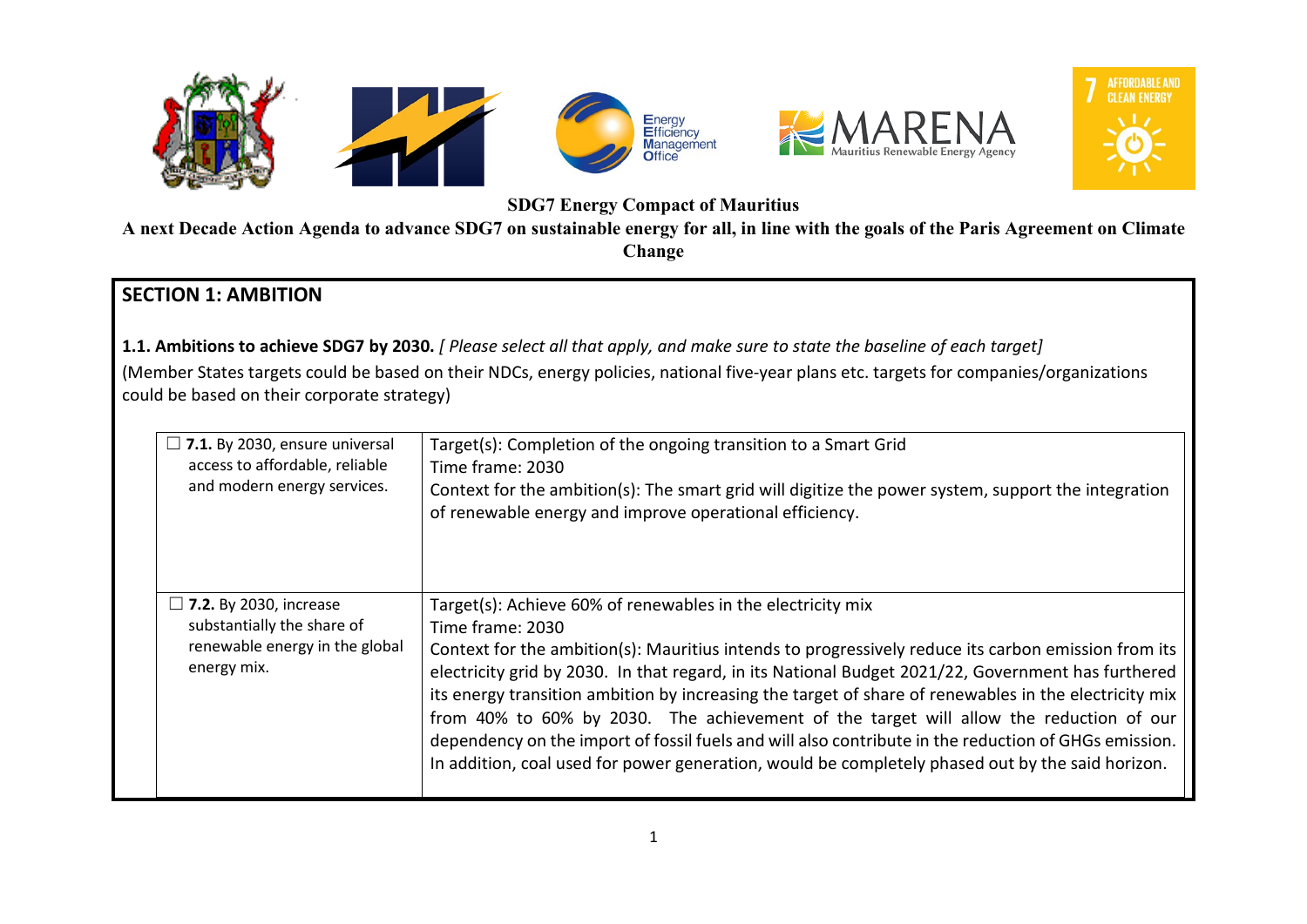| $\Box$ 7.3. By 2030, double the global<br>rate of improvement in energy<br>efficiency.                                                                                                                                                                                                                                                                           | Target(s): Reduce electricity demand by 10% with 2019 as base year<br>Time frame: 2030<br>Context for the ambition(s): Mauritius made the pledge to reduce its electricity demand by 10%,<br>with 2009 as base year, to the UNFCCC in 2015, with a view to reduce its carbon emission during<br>the production of electricity. This target has been achieved and Mauritius intends to reduce its<br>electricity demand by 10%, with 2019 as base year.                                                                                  |
|------------------------------------------------------------------------------------------------------------------------------------------------------------------------------------------------------------------------------------------------------------------------------------------------------------------------------------------------------------------|-----------------------------------------------------------------------------------------------------------------------------------------------------------------------------------------------------------------------------------------------------------------------------------------------------------------------------------------------------------------------------------------------------------------------------------------------------------------------------------------------------------------------------------------|
| $\Box$ 7.a. By 2030, enhance<br>international cooperation to<br>facilitate access to clean energy<br>research and technology,<br>including renewable energy,<br>energy efficiency and advanced<br>and cleaner fossil-fuel<br>technology, and promote<br>investment in energy<br>infrastructure and clean energy<br>technology.                                   | Target(s):<br>Time frame: Ongoing<br>Context for the ambition(s): Mauritius is in the forefront of regional cooperation through institution<br>such as the SADC, AfDB and through international institutions such as IRENA, World Bank, AFD,<br>UNDP, GCF and GEF.                                                                                                                                                                                                                                                                      |
| $\Box$ 7.b. By 2030, expand<br>infrastructure and upgrade<br>technology for supplying<br>modern and sustainable energy<br>services for all in developing<br>countries, in particular least<br>developed countries, small<br>island developing States, and<br>land-locked developing<br>countries, in accordance with<br>their respective programs of<br>support. | Target(s): To increase battery energy storage system to 38 MW<br>Time frame: 2024<br>Context for the ambition(s): The target of Government is to achieve 60% of renewables in the<br>electricity mix by 2030. Accordingly, Government plans to install a total of 38MW of battery<br>energy storage system (BESS) by 2024 to stabilize the frequency of the grid and to allow the<br>absorption of at least 350MW of intermittent power, including the 115MW already installed.<br>18MW of the BESS will be installed by December 2021. |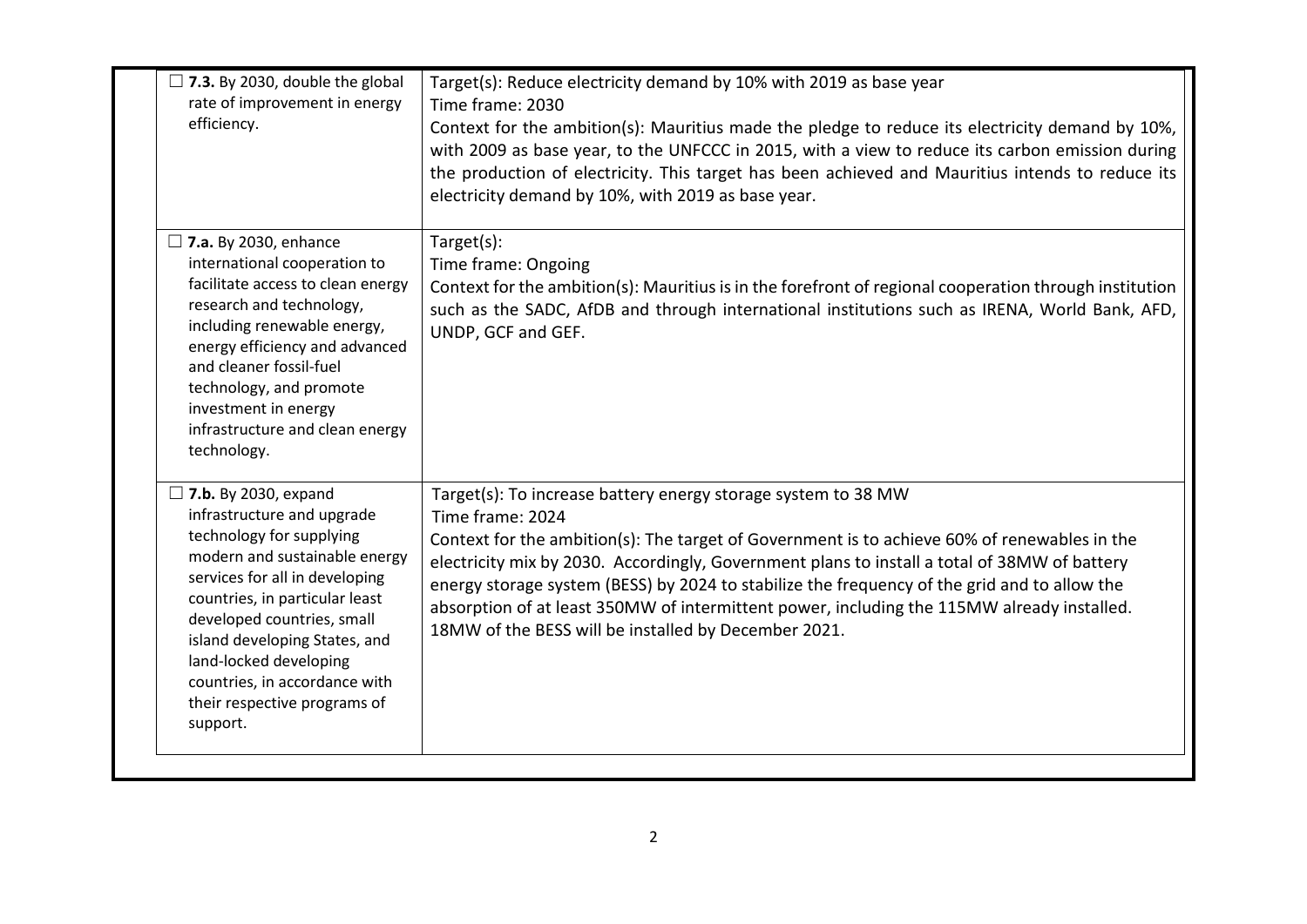**1.2. Other ambitions in support of SDG7 by 2030 and net-zero emissions by 2050.** *[Please describe below e.g., coal phase out or reforming fossil fuel* 

*subsidies etc.]*

Target(s): Phasing out of coal for power generation by 2030.

Time frame:

Context for the ambition(s):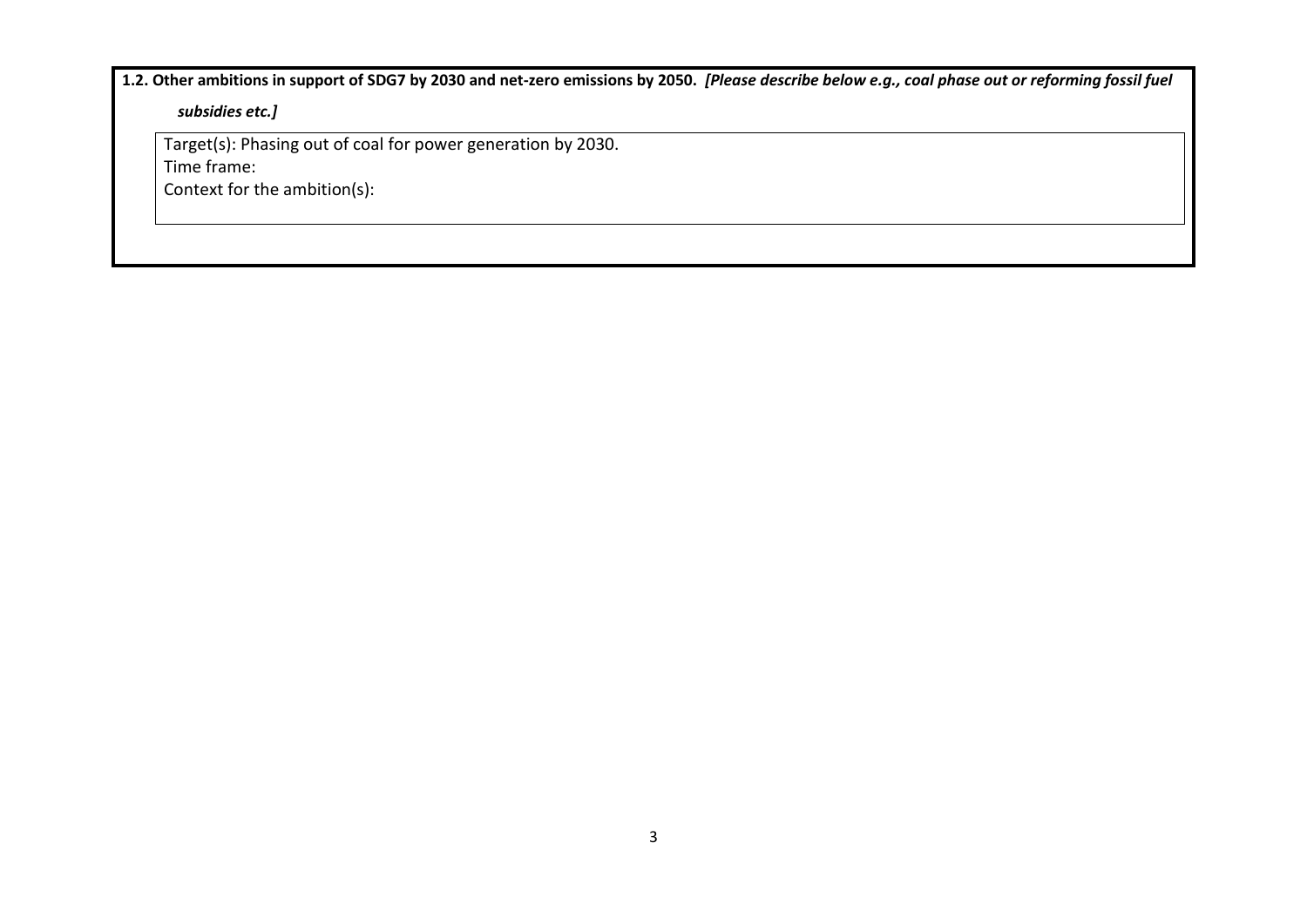# **SECTION 2: ACTIONS TO ACHIEVE THE AMBITION**

2.1. Please add at least one key action for each of the elaborated ambition(s) from section 1. *[Please add rows as needed].*

| Description of action (please specify for which ambition from Section 1)     | Start and end date   |
|------------------------------------------------------------------------------|----------------------|
| SDG 7.1:                                                                     |                      |
| A. Deployment of Smart Meters, Advanced Distribution Management              | $2017 - 2030$        |
| System (ADMS), Wide Area Management System (WAMS) and                        |                      |
| <b>Automatic Generation Control (AGC)</b>                                    |                      |
| B. Modernisation of Major Substations (Outdoor AIS to Indoor GIS)            | $2018 - 2030$        |
| Installation of 18 MW BESS of Lithium Ion technology for frequency<br>C.     | 2019 - December 2021 |
| regulation to support integration of Variable Renewable Energy               |                      |
| Sources (VRES)                                                               |                      |
| D. Installation of 20 MW BESS of Lithium Ion technology for peak             | 2021 - 2023          |
| shaving                                                                      |                      |
|                                                                              |                      |
| Description of action (please specify for which ambition from Section 1)     | Start and end date   |
| SDG 7.2:                                                                     |                      |
| A. Government released a Renewable Energy Roadmap 2030 for the               | 2020 - December 2021 |
| Electricity Sector, charting the way to achieve 40% of renewables in         |                      |
| the electricity mix by 2030. With the recent revision in RE target, to       |                      |
| 60% by 2030, the relevant institution is updating the roadmap, to            |                      |
| identify the most economic and feasible scenario to achieve the said         |                      |
| target.                                                                      |                      |
| B. A new 40MW wind farm will be installed by 2024.                           | 2021 - 2024          |
| Installation of 3*10 MW Utility Scale PV Farm.<br>C.                         | 2021 - 2023          |
| D. Construction of a 2MW floating PV in the reservoir of a hydropower        | $2021 - 2023$        |
| plant;                                                                       |                      |
| E. The relevant authorities will investigate the possibility of using hybrid | 2021 - 2030          |
| renewable energy as base-load and other new sources of renewable             |                      |
| energy such as waste-to-energy, offshore wind, wave and tidal for            |                      |
|                                                                              |                      |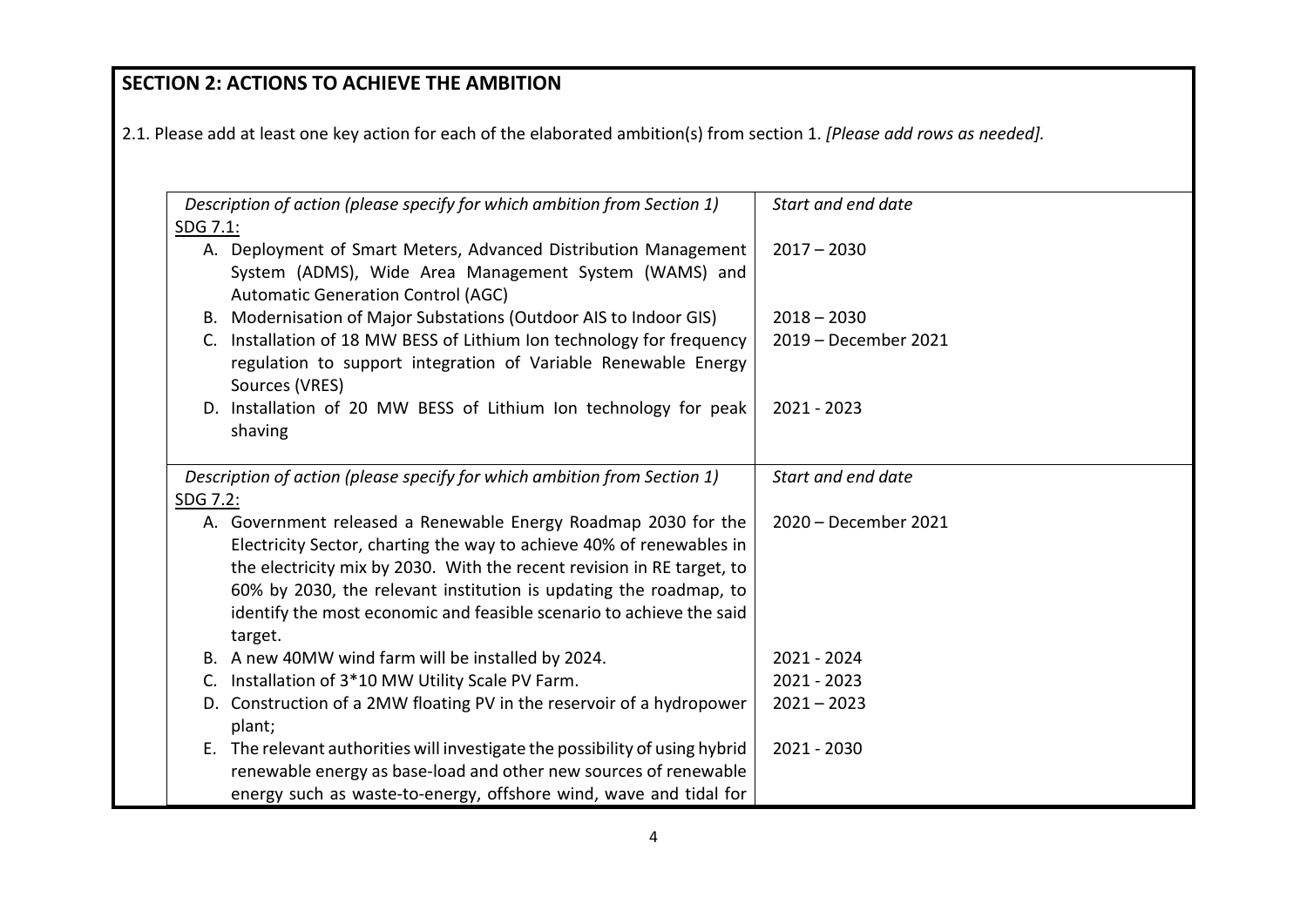| production of electricity.                                                                                                                                                                                                                                                                                                                                                                                                                                                                                                                                                                                                                                                                                                                                                                                                                                                         |                                                                                                                                                                                                                                                                                          |  |
|------------------------------------------------------------------------------------------------------------------------------------------------------------------------------------------------------------------------------------------------------------------------------------------------------------------------------------------------------------------------------------------------------------------------------------------------------------------------------------------------------------------------------------------------------------------------------------------------------------------------------------------------------------------------------------------------------------------------------------------------------------------------------------------------------------------------------------------------------------------------------------|------------------------------------------------------------------------------------------------------------------------------------------------------------------------------------------------------------------------------------------------------------------------------------------|--|
|                                                                                                                                                                                                                                                                                                                                                                                                                                                                                                                                                                                                                                                                                                                                                                                                                                                                                    |                                                                                                                                                                                                                                                                                          |  |
| Description of action (please specify for which ambition from Section 1)<br>SDG 7.3:                                                                                                                                                                                                                                                                                                                                                                                                                                                                                                                                                                                                                                                                                                                                                                                               | Start and end date                                                                                                                                                                                                                                                                       |  |
| A. Apply a levy on energy inefficient appliances, as listed below, to<br>make them unattractive to customers financially.<br>refrigerators,<br>i.<br>dish washers,<br>ii.<br>electric ovens,<br>iii.<br>air conditioners,<br>iv.<br>tumble dryer; and<br>v.<br>vi.<br>lamps<br>B. To increase the mandatory energy labelling from three appliances<br>(refrigerators, dishwashers and electric oven) to seven (additional:<br>TVs, tumble driers, air conditioners and washing machines.<br>refrigerators,<br>i.<br>dish washers,<br>ii.<br>electric ovens,<br>iii.<br>TVs,<br>iv.<br>Tumble driers,<br>v.<br>Air Conditioners,<br>vi.<br><b>Washing Machines</b><br>vii.<br>C. Large energy consumers are required to carry out mandatory energy<br>audits to reduce their energy use intensity. 61 notifications for<br>mandatory energy audits have been issued to large energy | Every 3 years (Start: 2014);<br>Every 3 years (Start: 2014)<br>Every 3 years (Start: 2014)<br>Every 3 years (Start: 2014)<br>Every 3 years (Start: 2014)<br>Every 3 years (Start: 2014)<br>Completed: 2017<br>Completed: 2017<br>Completed: 2017<br>2022<br>2022<br>2023<br>2023<br>2030 |  |
| consumers as of August 2021. 18 large energy consumers out of 61<br>have already carried out their energy audits.                                                                                                                                                                                                                                                                                                                                                                                                                                                                                                                                                                                                                                                                                                                                                                  |                                                                                                                                                                                                                                                                                          |  |
| D. To carry out talks on energy saving and energy efficiency in<br>Community Centres and Social Welfare Centres around the island as                                                                                                                                                                                                                                                                                                                                                                                                                                                                                                                                                                                                                                                                                                                                               | Annual Exercise (Start: 2015)                                                                                                                                                                                                                                                            |  |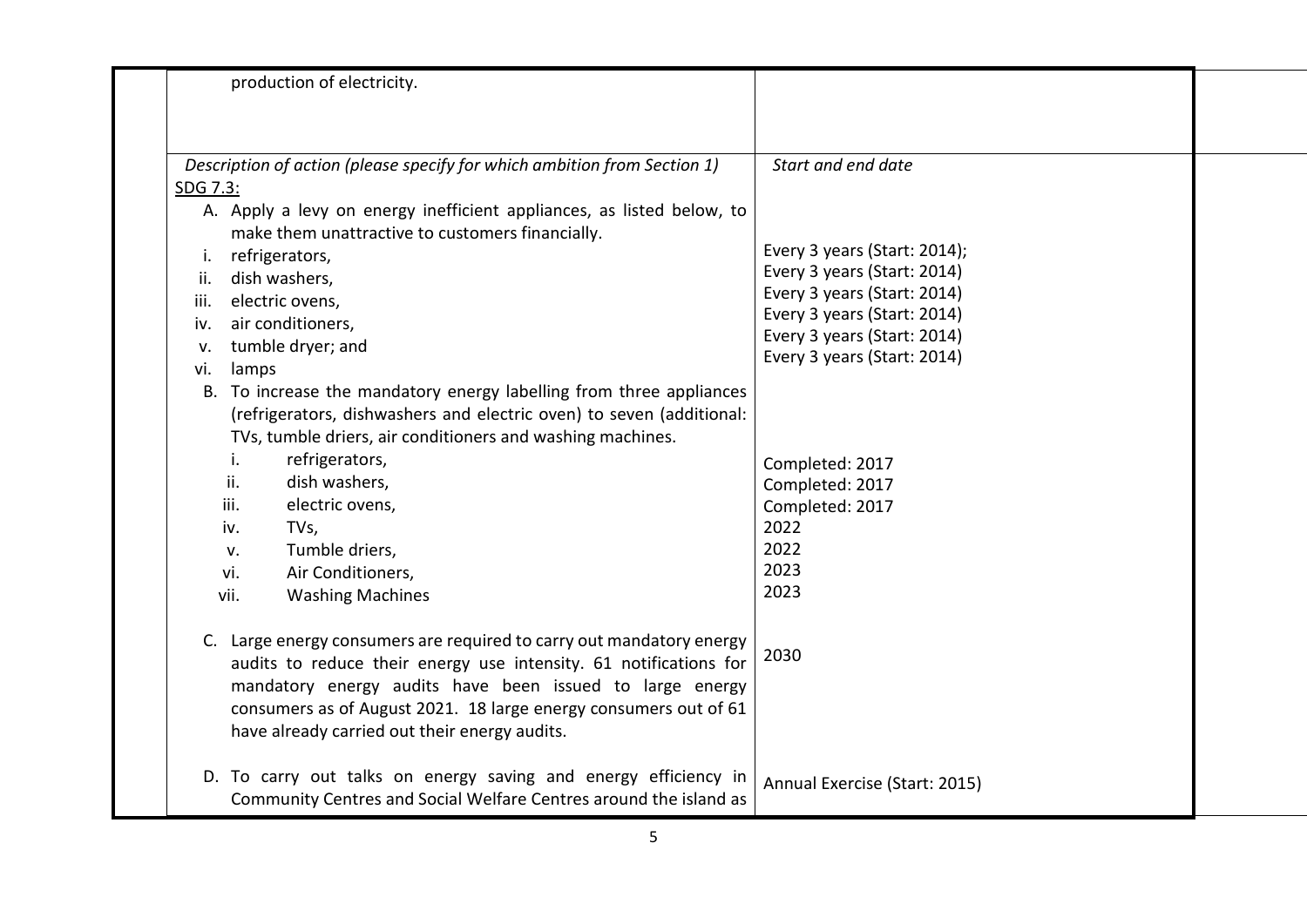| well as in primary schools, so as to inculcate a culture of energy         |                     |  |
|----------------------------------------------------------------------------|---------------------|--|
| saving and energy efficiency in the country. The talks carried out         |                     |  |
| yearly are given below:                                                    |                     |  |
| 2015:15                                                                    |                     |  |
| 2016:24<br>ii.                                                             |                     |  |
| iii.<br>2017:30                                                            |                     |  |
| 2018:59<br>iv.                                                             |                     |  |
| 2019: 70<br>V.                                                             |                     |  |
| 2020:8<br>vi.                                                              |                     |  |
| E. Setting up of Energy Performance Contracting:                           |                     |  |
| Consultancy for Development of a Framework to set up Energy<br>i.          | $2022 - 2024$       |  |
| Performance Contracting;                                                   |                     |  |
| Implementation of the Framework for Energy Performance<br>ii.              | 2024 - 2026         |  |
| Contracting                                                                |                     |  |
| Description of action (please specify for which ambition from Section 1)   | Start and end date  |  |
| SDG 7.b:                                                                   |                     |  |
| A. Another 20MW of BESS will be installed to make the total installed      | October 2021 - 2023 |  |
| capacity of BESS 38MW.                                                     |                     |  |
|                                                                            |                     |  |
| Description of action (please specify for which ambition from Section 1)   | Start and end date  |  |
| Phasing out of coal for power generation by 2030:                          |                     |  |
| A. Existing Power Purchase Agreement (PPA) when expired will only be       | 2015 - 2030         |  |
| renewed upto a maximum period leading to 2030. No PPA for coal             |                     |  |
| will be effective after 2030. The PPA for a new coal power was             |                     |  |
| cancelled in 2015. Another one was not renewed upon expiry in              |                     |  |
| December 2018. A 3 <sup>rd</sup> PPA will be expired in September 2025 and |                     |  |
| will not be renewed.                                                       |                     |  |
|                                                                            |                     |  |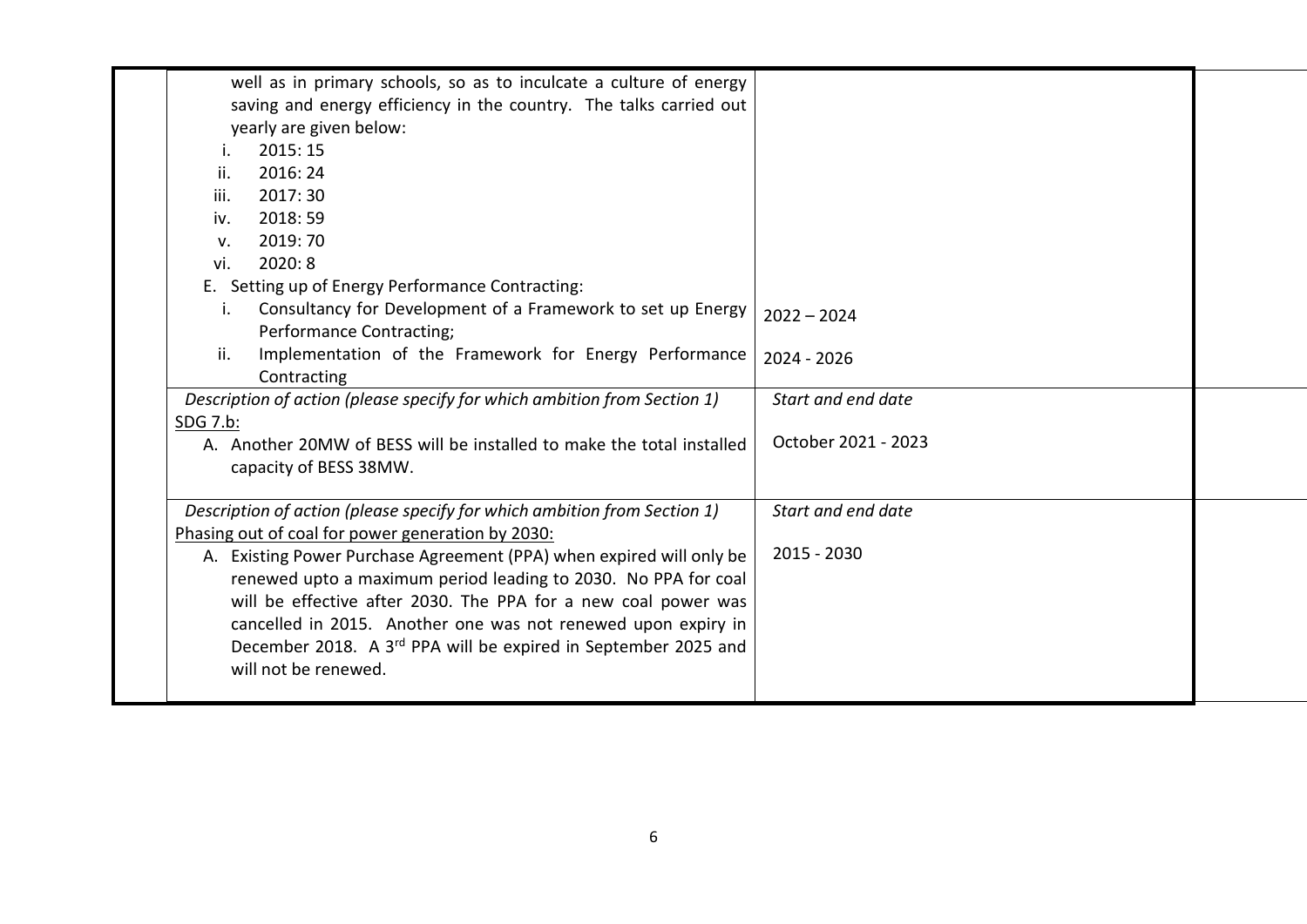# **SECTION 3: OUTCOMES**

3.1*.* Please add at least one measurable and time-based outcome for **each** of the actions from section 2. *[Please add rows as needed].*

| Outcome                                                                                        | Date          |
|------------------------------------------------------------------------------------------------|---------------|
| SDG $7.1 -$ Action A:                                                                          |               |
| Installation of 25,000 smart meters on a yearly basis<br>$\bullet$                             | Annual        |
| SDG $7.1 -$ Action B:                                                                          |               |
| • Installation of 10 GIS                                                                       | 2025          |
| SDG $7.1 -$ Action C:                                                                          |               |
| • 4 MW BESS is already operational. An additional of 14MW will be operational by December 2021 | December 2021 |
| SDG $7.1 -$ Action D:                                                                          |               |
| • Operation of additional 20 MW BESS                                                           | 2023          |
| SDG $7.2 -$ Action A:                                                                          |               |
| • Approval of revised Renewable Energy Roadmap 2030 by Government                              | December 2021 |
| SDG $7.2 -$ Action B:                                                                          |               |
| Operation of 30-40 MW wind farm<br>$\bullet$                                                   | 2024          |
| SDG $7.2 -$ Action C:                                                                          |               |
| • Operation of 3 PV Farms, each 10 MW                                                          | 2023          |
| SDG $7.2 -$ Action D:                                                                          |               |
| Installation of 2MW Floating PV<br>$\bullet$                                                   | 2023          |
|                                                                                                |               |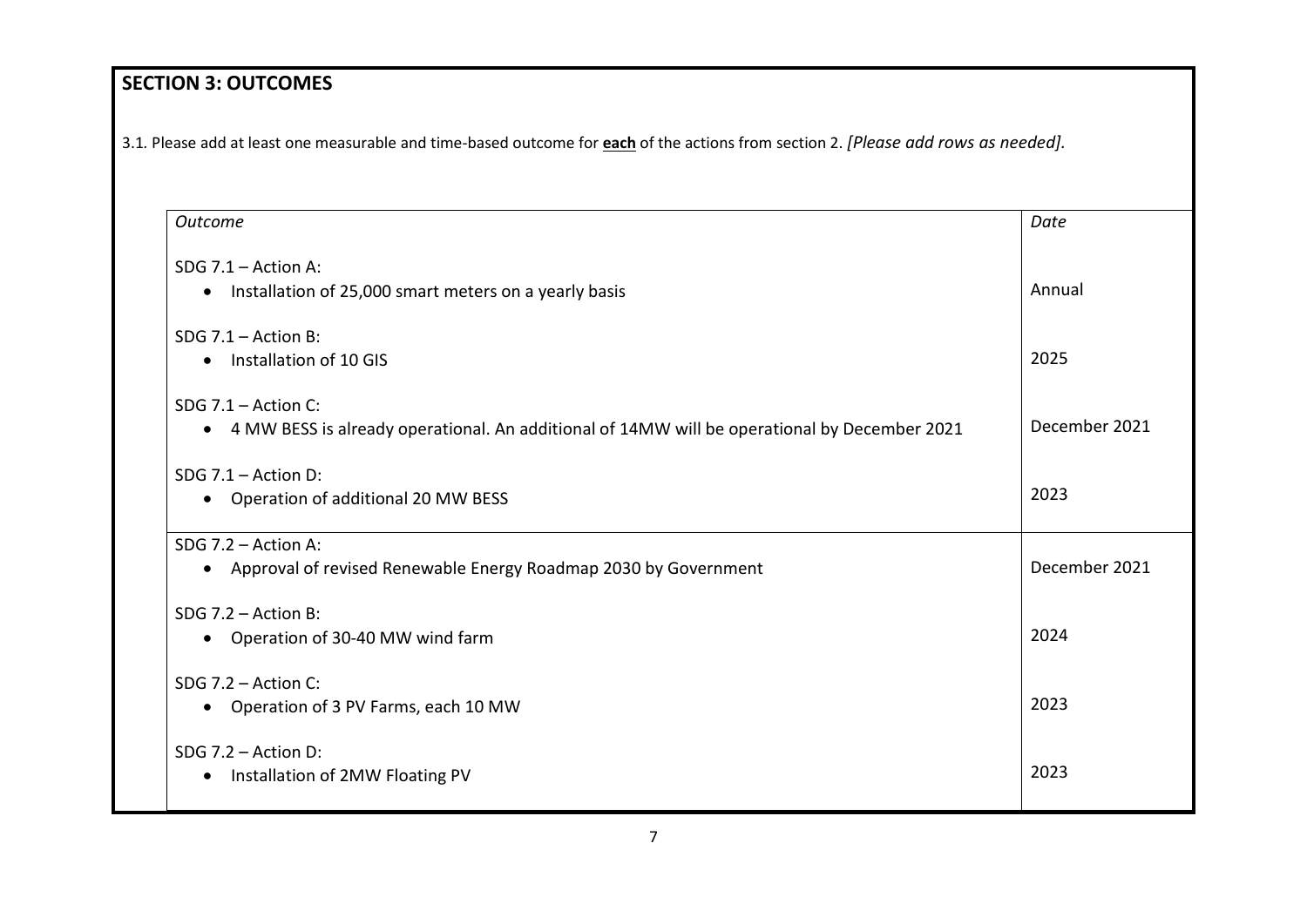| Installation of other new potential RE technologies<br>$\bullet$                                       | 2030                 |  |
|--------------------------------------------------------------------------------------------------------|----------------------|--|
| SDG $7.3$ – Action A:                                                                                  |                      |  |
| Reduction in number of energy inefficient appliances imported in the country<br>$\bullet$              | Review of energy e   |  |
|                                                                                                        | efficiency threshold |  |
| SDG $7.3 -$ Action B:                                                                                  | every 3 years        |  |
| Make energy labelling mandatory for:<br>$\bullet$                                                      |                      |  |
| TVs,<br>i.                                                                                             | 2022                 |  |
| ii.<br>tumble driers,                                                                                  | 2022                 |  |
| air conditioner and<br>iii.                                                                            | 2023                 |  |
| washing machines<br>iv.                                                                                | 2023                 |  |
|                                                                                                        |                      |  |
| SDG $7.3$ – Action C:                                                                                  |                      |  |
| Carry out mandatory energy audits by registered Energy Auditor in 240 large energy consumers           | 2030                 |  |
| SDG $7.3$ - Action D:                                                                                  |                      |  |
| Conduct 60 talks in institutions, including schools, annually                                          | Annual               |  |
| SDG $7.3$ – Action E:                                                                                  |                      |  |
| Establish a regulatory framework, including regulations and/or templates of EPC documents<br>$\bullet$ | 2026                 |  |
| SDG 7.b - Action A:                                                                                    |                      |  |
| Installation of 20MW BESS.                                                                             | 2023                 |  |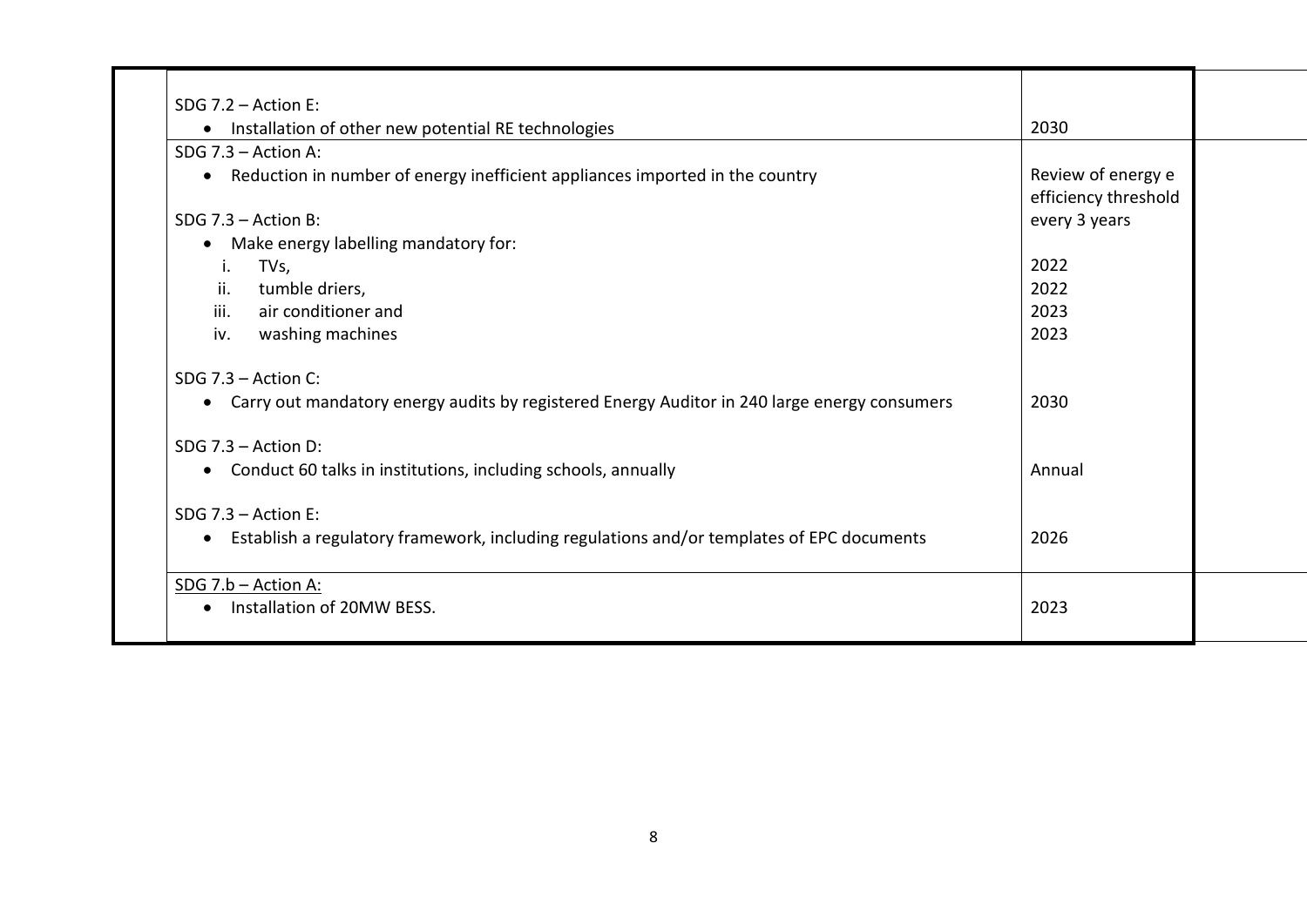| <b>SECTION 4: REQUIRED RESOURCES AND SUPPORT</b>                                                                                 |                                          |
|----------------------------------------------------------------------------------------------------------------------------------|------------------------------------------|
| 4.1. Please specify required finance and investments for <b>each</b> of the actions in section 2.                                |                                          |
|                                                                                                                                  |                                          |
|                                                                                                                                  |                                          |
| SDG 7.1 - Action A:                                                                                                              |                                          |
| Deployment of Smart Meters, ADMS, WAMS, AGC<br>$\bullet$                                                                         | Will be financed by<br>the Power Utility |
| SDG $7.1 -$ Action B:                                                                                                            | Will be financed by                      |
| Modernisation of Major Substations (Outdoor AIS to Indoor GIS)<br>$\bullet$                                                      | the Power Utility                        |
|                                                                                                                                  |                                          |
|                                                                                                                                  |                                          |
| SDG $7.1 -$ Action C:<br>Installation of 18 MW BESS of Lithium Ion technology for frequency regulation to support integration of | Will be financed by<br>the Power Utility |
| <b>VRES</b>                                                                                                                      |                                          |
|                                                                                                                                  |                                          |
| SDG $7.1 -$ Action D:                                                                                                            | Will be financed by                      |
| • Installation of 20 MW BESS of Lithium Ion technology for peak shaving                                                          | the Power Utility                        |
| SDG 7.2 - Action A:                                                                                                              |                                          |
| • Revision of Renewable Energy Roadmap 2030                                                                                      | Will be carried out                      |
|                                                                                                                                  | in-house                                 |
| SDG $7.2 -$ Action B:                                                                                                            |                                          |
| • A new 40MW wind farm will be installed by 2024.                                                                                | Will be financed by                      |
| SDG 7.2 - Action C:                                                                                                              | private sector                           |
| • Installation of 3*10 MW Utility Scale PV Farm.                                                                                 | Will be financed by                      |
|                                                                                                                                  | private sector                           |
| SDG 7.2 - Action D:                                                                                                              |                                          |
| Construction of a 2MW floating PV in the reservoir of a hydropower plant (Tamarind Falls Reservoir)                              | Will be financed by                      |
|                                                                                                                                  | the Power Utility                        |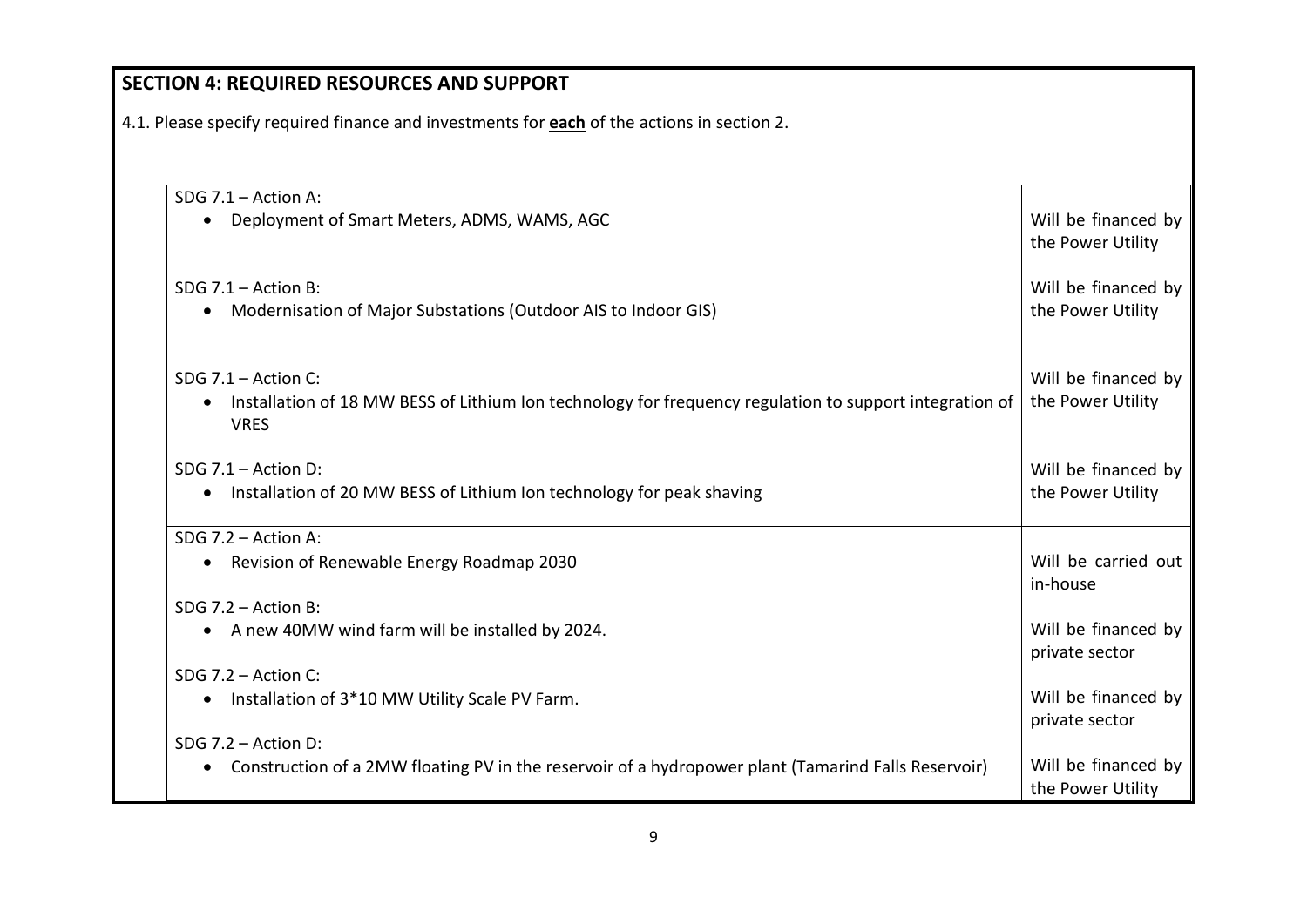| SDG $7.2 -$ Action E:                                                                                                                                                                        |                                |
|----------------------------------------------------------------------------------------------------------------------------------------------------------------------------------------------|--------------------------------|
| Installation of other new potential RE technologies<br>$\bullet$                                                                                                                             | Will be financed by            |
|                                                                                                                                                                                              | <b>Private Sector</b>          |
|                                                                                                                                                                                              |                                |
| SDG $7.3 -$ Action A:                                                                                                                                                                        |                                |
| Increase in levy on energy inefficient appliances such as refrigerators, dish washers, electric ovens, air<br>conditioners, etc. in view to make them unattractive to customers financially. | Being carried out in-<br>house |
| SDG $7.3 -$ Action B:                                                                                                                                                                        |                                |
| • To increase the mandatory energy labelling from three appliances (refrigerators, dishwashers and                                                                                           | Being carried out in-          |
| electric oven) to seven (additional: TVs, tumble driers, air conditioners and washing machines.                                                                                              | house                          |
| SDG $7.3 -$ Action C:                                                                                                                                                                        |                                |
| Large energy consumers are required to carry out mandatory energy audits to reduce their energy use<br>intensity.                                                                            | <b>Private Sector</b>          |
| SDG $7.3$ – Action D:                                                                                                                                                                        |                                |
| To carry out talks on energy saving and energy efficiency in Community Centres and Social Welfare<br>$\bullet$                                                                               | Provided<br>in<br>the          |
| Centres around the island as well as in primary schools, so as to inculcate a culture of energy saving and                                                                                   | annual<br>National             |
| energy efficiency in the country.                                                                                                                                                            | <b>Budget</b>                  |
| SDG $7.3 -$ Action E:                                                                                                                                                                        |                                |
| Setting up of Energy Performance Contracting.                                                                                                                                                | USD 232,000                    |
| SDG 7.b - Action A:                                                                                                                                                                          |                                |
| Another 20MW of BESS will be installed to make the total installed capacity of BESS 38MW                                                                                                     | Will be financed by            |
|                                                                                                                                                                                              | the Power Utility              |
|                                                                                                                                                                                              |                                |

4.2. [For countries only] In case support is required for the actions in section 2, please select from below and describe the required support and specify for which action.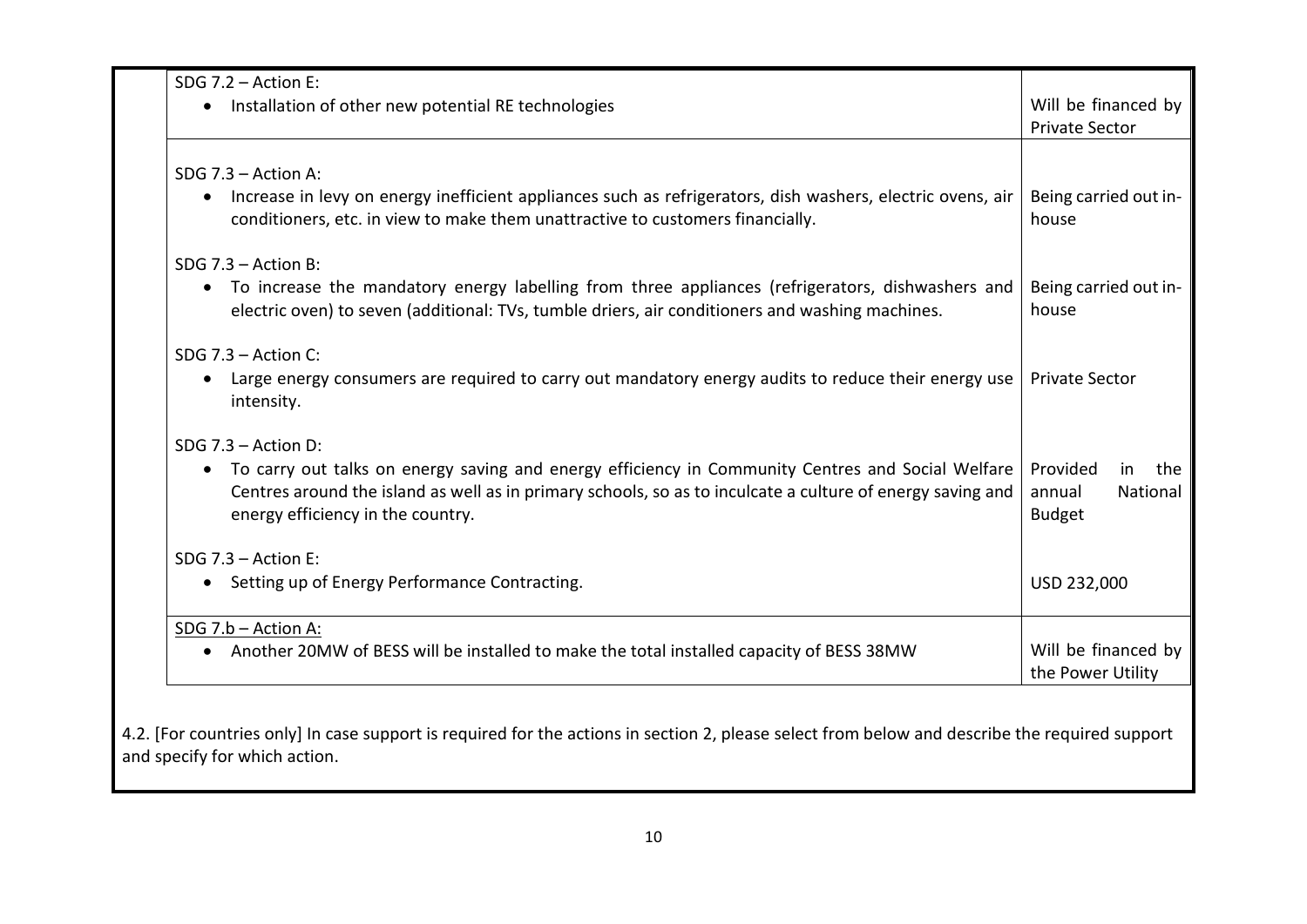*[Examples of support for Member States could include: Access to low-cost affordable debt through strategic de-risking instruments, capacity building in data collection; development of integrated energy plans and energy transition pathways; technical assistance, etc.]*

| $\boxtimes$ Financing            | $SDG$ 7.3 – Action E:<br>Hiring of a Consultancy Firm to develop a regulatory framework including regulations and/or templates of<br>İ.<br>EPC documents, EPC guidelines, contract templates and provision of training to companies on EPC and<br><b>ESCO</b> concept |
|----------------------------------|-----------------------------------------------------------------------------------------------------------------------------------------------------------------------------------------------------------------------------------------------------------------------|
| $\Box$ In-Kind<br>contribution   | Description                                                                                                                                                                                                                                                           |
| $\boxtimes$ Technical<br>Support | $SDG$ 7.2 – Action C:<br>Technical support for carrying out feasibility studies on emerging/innovative technologies<br>I.                                                                                                                                             |
|                                  | $SDG$ 7.3 – Action C:<br>Capacity building in energy auditing for industrial processes<br>Ι.                                                                                                                                                                          |
|                                  | $SDG$ 7.3 – Action E:<br>Technical Assistance for the development and implementation of a framework for Energy Performance<br>İ.<br>Contracting                                                                                                                       |
| $\Box$ Other/Please<br>specify   | Description                                                                                                                                                                                                                                                           |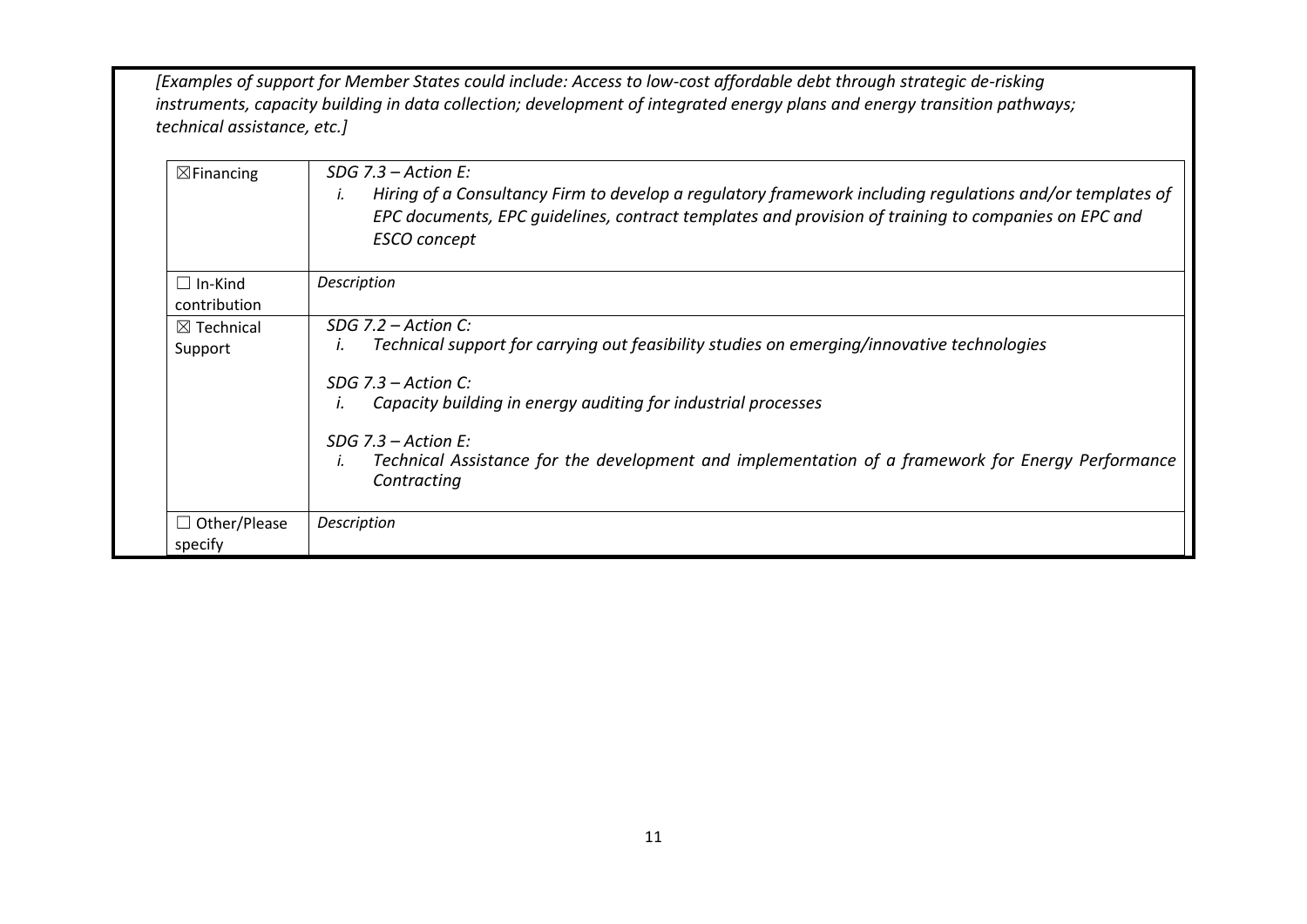### **SECTION 5: IMPACT**

5.1. Countries planned for implementation including number of people potentially impacted.

Republic of Mauritius – 1.3M inhabitants. About 470,000 customers would be impacted, as given below:

- Household: 420,000
- Commercial: 42,000
- Industrial: 5,500 &
- Others: 1,500
- 5.2. Alignment with the 2030 Agenda for Sustainable Development Please describe how **each** of the actions from section 2 impact advancing the SDGs by 2030.

*[up to 500 words, please upload supporting strategy documents as needed]* 

 99.7 % of the population is already connected to the electricity grid in Mauritius. The actions listed under SDG 7.1 will improve the electricity supply service to the consumers and the stability and performance of the distribution grid, through the installation of smart meters, ADMS, WAMS and AGC. Those listed under SDG 7.2 will support Mauritius in increasing its share of renewables in the electricity mix. As such, our dependency on non-renewable sources will decrease, the GHG emissions will decrease, thus allowing Mauritius to contribute to potentially achieve the carbon neutrality by 2070. In addition, Government is also taking measures to improve electricity use efficiency. The actions listed under SDG 7.3 will improve energy efficiency in household sector, by facilitating the penetration of energy efficient technology, reducing electricity peak demand and growth in demand by sensitizing consumers to select energy efficient technology and raising awareness on energy efficiency. Finally, the actions listed under SDG 7.b will improve grid stability and will enable the penetration of about 350 MW of renewables in the electricity supply system.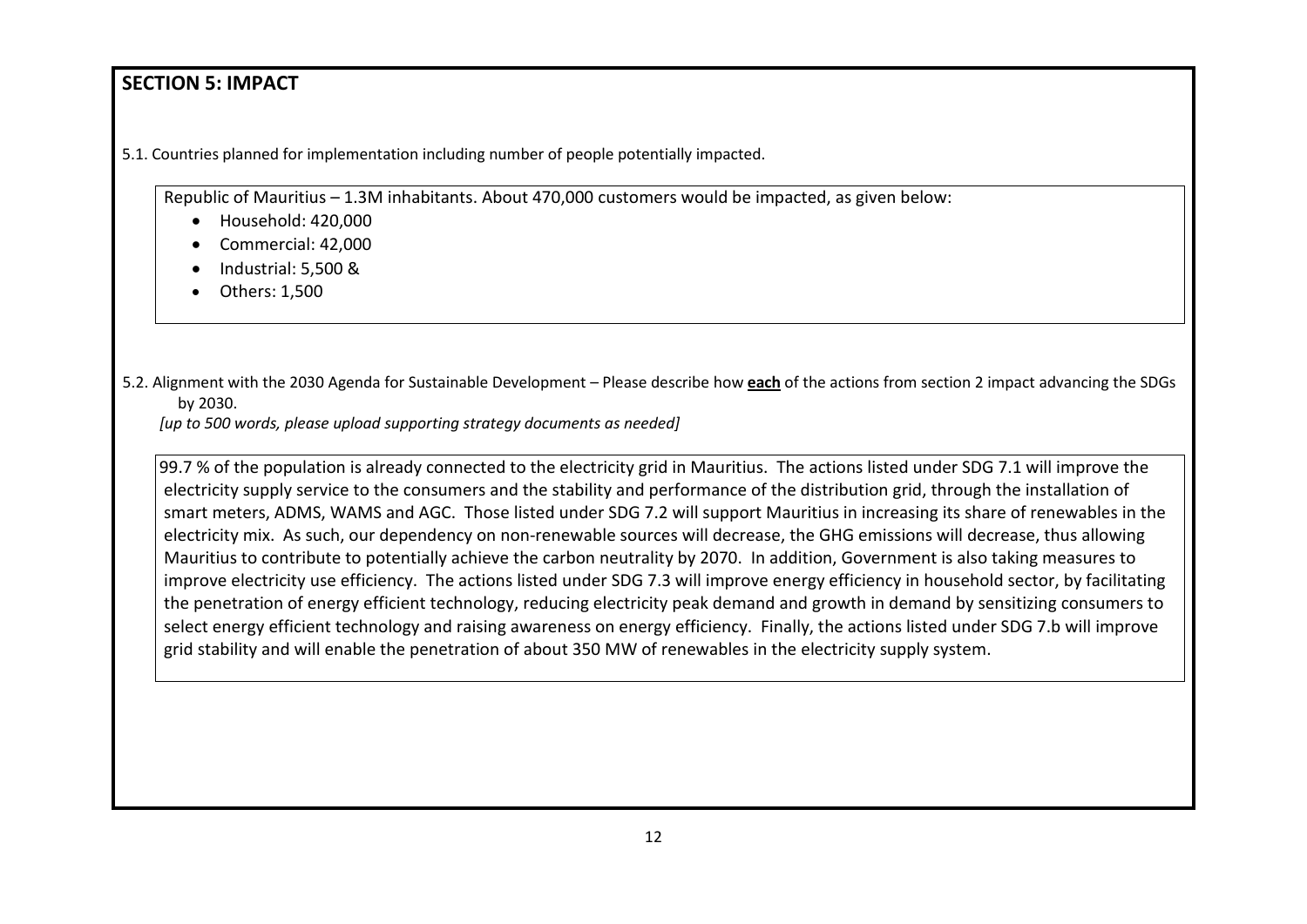5.3. Alignment with Paris Agreement and net-zero by 2050 - Please describe how **each** of the actions from section 2 align with the Paris Agreement and national NDCs (if applicable) and support the net-zero emissions by 2050.

*[up to 500 words, please upload supporting strategy documents as needed]* 

Mauritius had pledged at COP 26 in Glasgow to reduce its carbon emissions by 40% by 2030 and to lower its electricity demand by 10% by 2030, against the BAU scenario. The actions listed in Section 2 are aligned with these pledges and will enable the country to increase its renewable energy share in the mix aiming the target of 60% by 2030, from the current level of 24%.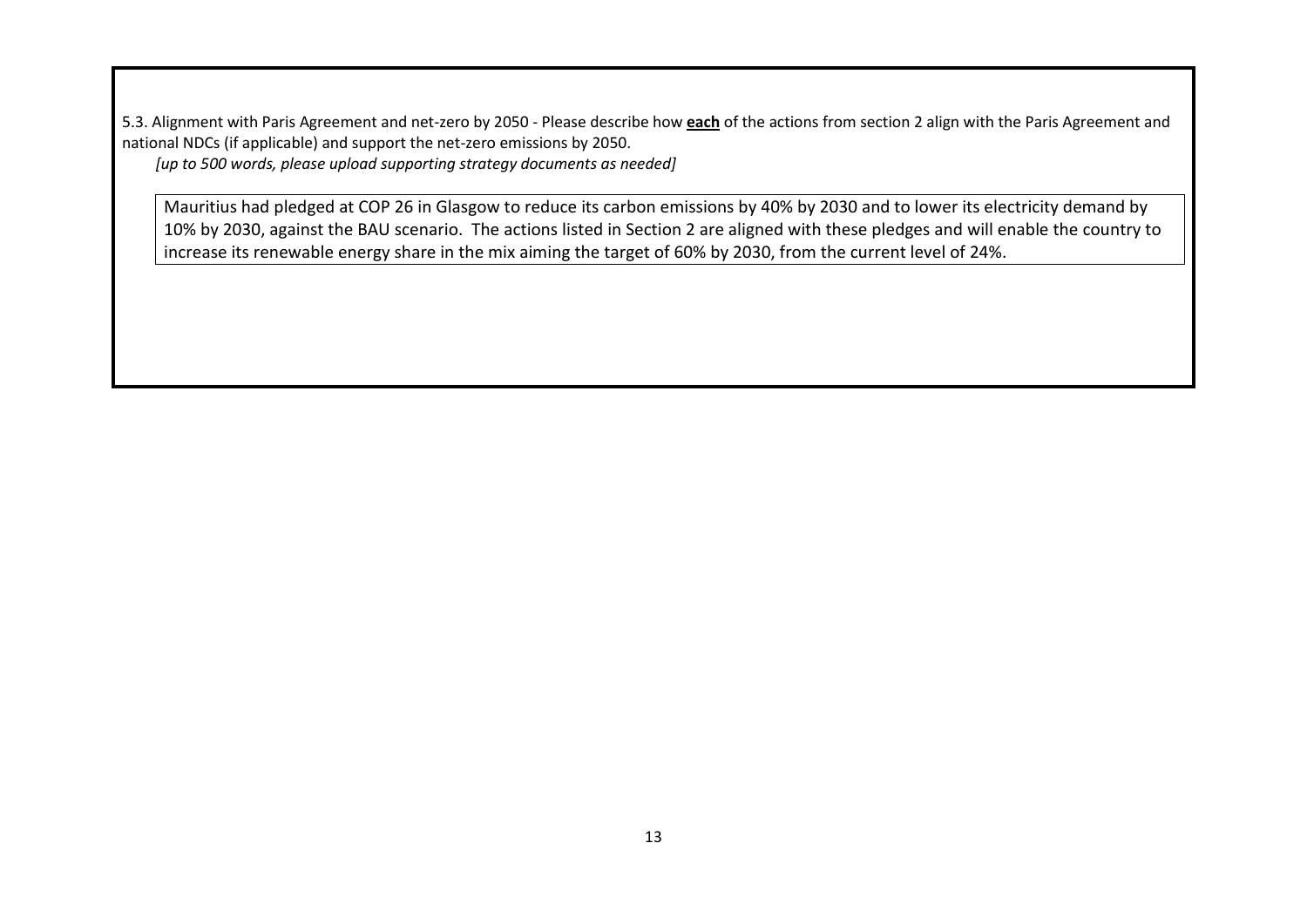# **SECTION 6: MONITORING AND REPORTING**

6.1. Please describe how you intend to track the progress of the proposed outcomes in section 3. Please also describe if you intend to use other existing reporting frameworks to track progress on the proposed outcomes.

A Standing Committee at the level of the Ministry of Energy and Public Utilities is regularly monitoring and tracking the progress of the proposed outcomes.

## **SECTION 7: GUIDING PRINCIPLES CHECKLIST**

Please use the checklist below to validate that the proposed Energy Compact is aligned with the guiding principles.

**I. Stepping up ambition and accelerating action** - Increase contribution of and accelerate the implementation of the SDG7 targets in support of the 2030 Agenda for Sustainable Development for Paris Agreement

*I. 1. Does the Energy Compact strengthen and/or add a target, commitment, policy, action related to SDG7 and its linkages to the other SDGs that results in a higher cumulative impact compared to existing frameworks?* 

☒Yes ☐No

- *I.2. Does the Energy Compact increase the geographical and/or sectoral coverage of SDG7 related efforts?* ⊠Yes □No
- *I.3. Does the Energy Compact consider inclusion of key priority issues towards achieving SDG7 by 2030 and the net-zero emission goal of the Paris Agreement by 2050 - as defied by latest global analysis and data including the outcome of the Technical Working Groups?* ☒Yes ☐No

**II. Alignment with the 2030 agenda on Sustainable Development Goals** – Ensure coherence and alignment with SDG implementation plans and strategies by 2030 as well as national development plans and priorities.

*II.1. Has the Energy Compact considered enabling actions of SDG7 to reach the other sustainable development goals by 2030?* ⊠Yes □No

*II.2. Does the Energy Compact align with national, sectoral, and/or sub-national sustainable development strategies/plans, including SDG implementation plans/roadmaps?* ☒Yes ☐No

*II.3. Has the Energy Compact considered a timeframe in line with the Decade of Action?* ⊠Yes □No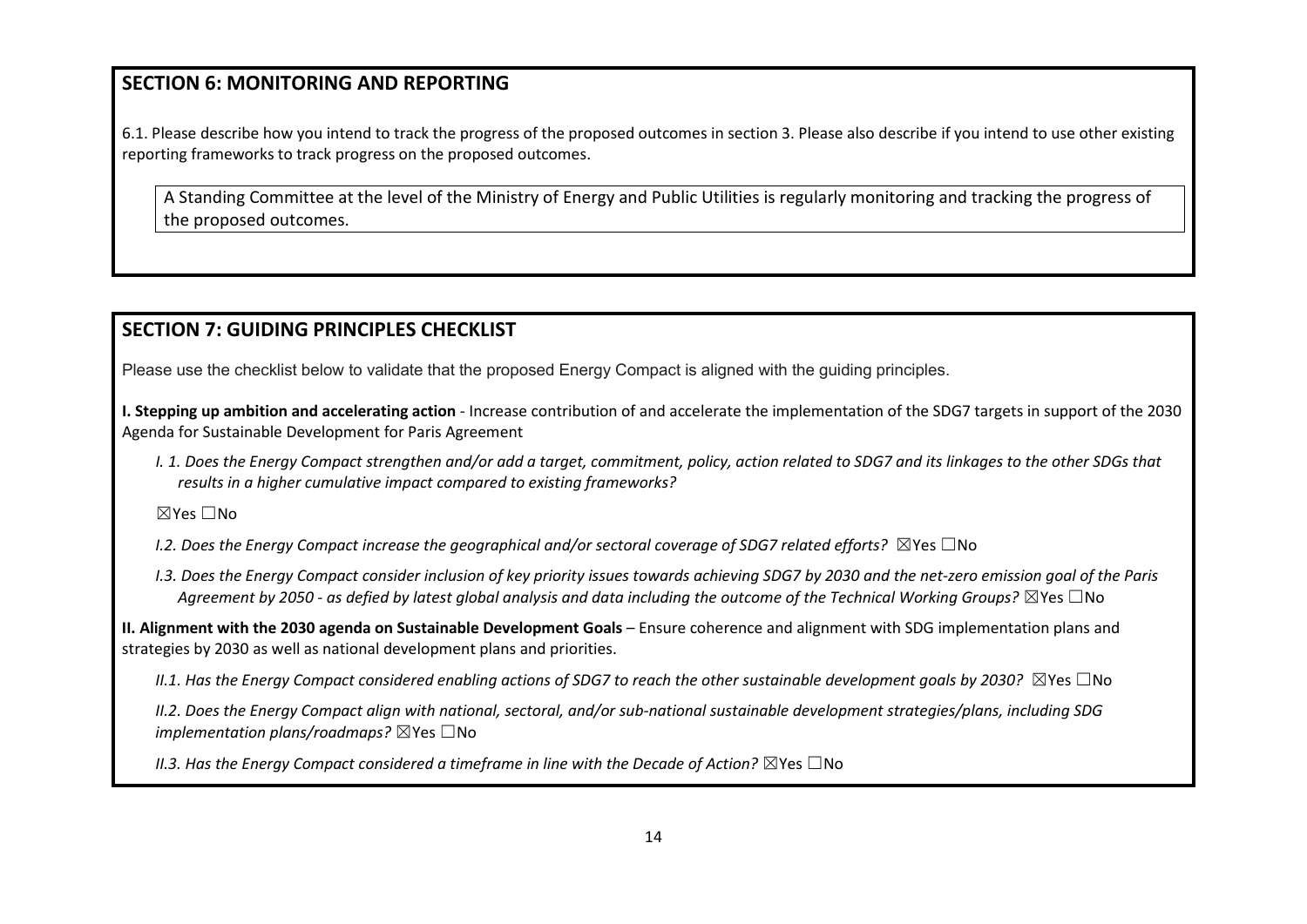**III. Alignment with Paris Agreement and net-zero by 2050** - Ensure coherence and alignment with the Nationally Determined Contributions, long term net zero emission strategies.

*III.1. Has the Energy Compact considered a timeframe in line with the net-zero goal of the Paris Agreement by 2050?* □Yes ⊠No

*III.2. Has the Energy Compact considered energy-related targets and information in the updated/enhanced NDCs?* ⊠Yes □No

*III.3. Has the Energy Compact considered alignment with reaching the net-zero emissions goal set by many countries by 2050?* ☐Yes ☒No

**IV. Leaving no one behind, strengthening inclusion, interlinkages, and synergies** - Enabling the achievement of SDGs and just transition by reflecting interlinkages with other SDGs.

*IV.1. Does the Energy Compact include socio-economic impacts of measures being considered?* ⊠Yes □No

*IV.2. Does the Energy Compact identify steps towards an inclusive, just energy transition?* ⊠Yes □No

*IV.3. Does the Energy Compact consider measures that address the needs of the most vulnerable groups (e.g. those impacted the most by energy transitions, lack of energy access)?* ☒Yes ☐No

**V. Feasibility and Robustness -** Commitments and measures are technically sound, feasible, and verifiable based a set of objectives with specific performance indicators, baselines, targets and data sources as needed.

*V.1. Is the information included in the Energy Compact based on updated quality data and sectoral assessments, with clear and transparent methodologies related to the proposed measures?* ⊠Yes □No

*V.2. Has the Energy Compact considered inclusion of a set of SMART (specific, measurable, achievable, resource-based and time based) objectives?*  ☒Yes ☐No

*V.3. Has the Energy Compact considered issues related to means of implementation to ensure feasibility of measures proposed (e.g. cost and financing strategy, technical assistant needs and partnerships, policy and regulatory gaps, data and technology)?* ☒Yes ☐No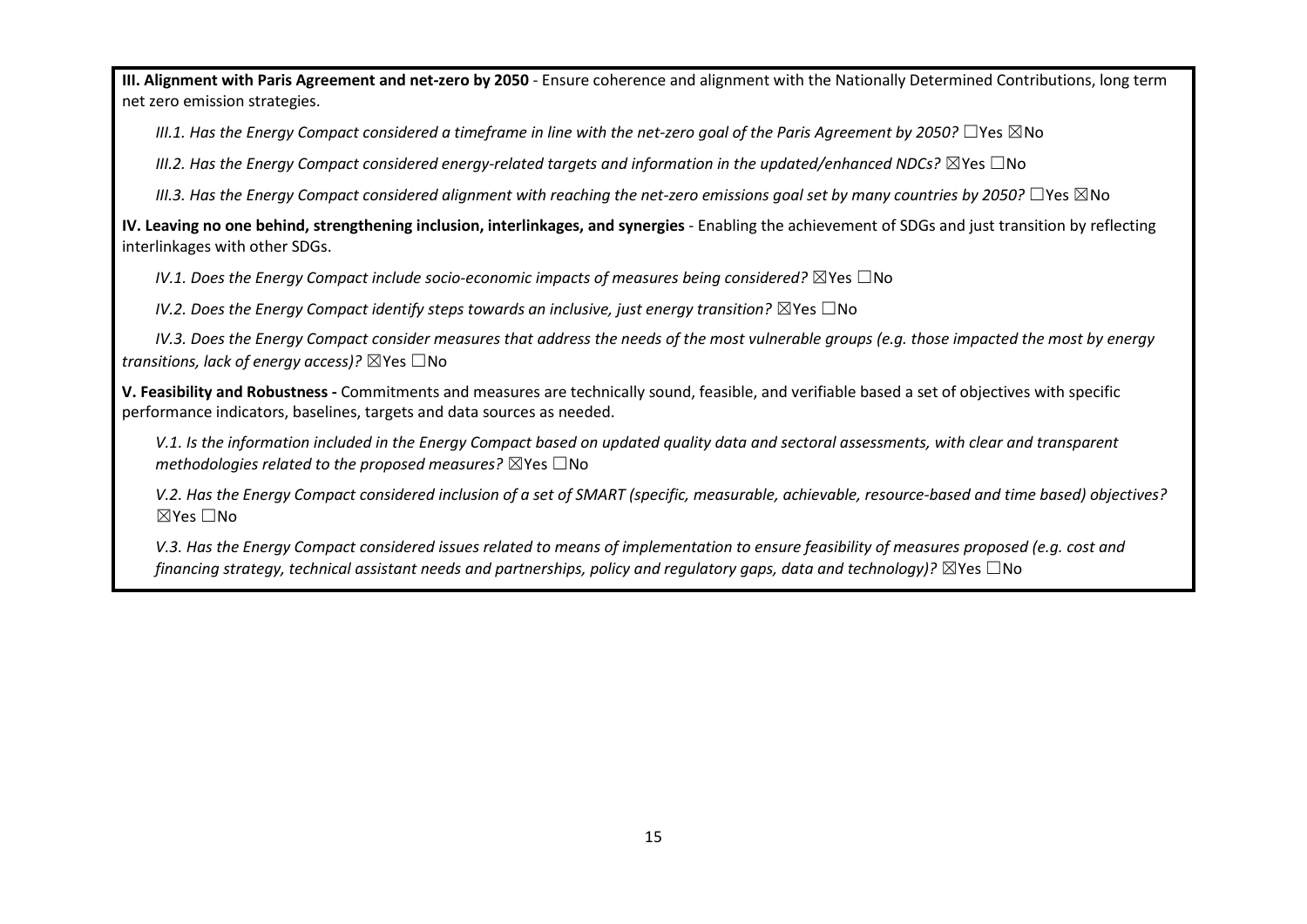# **SECTION 8: ENERGY COMPACT GENERAL INFORMATION**

8.1. Title/name of the Energy Compact

Mauritius Renewable Energy and Energy Efficiency Compact

8.2. Lead entity name (for joint Energy Compacts please list all parties and include, in parenthesis, its entity type, using entity type from below)

- i. Ministry of Energy and Public Utilities (Government);
- ii. Central Electricity Board (Government);
- iii. Energy Efficiency Management Office (Government); and
- iv. Mauritius Renewable Energy Agency (Government)

#### 8.3. Lead entity type

|      | $\boxtimes$ Government                                                                  | $\Box$ Local/Regional Government                                                | $\Box$ Multilateral body /Intergovernmental              |
|------|-----------------------------------------------------------------------------------------|---------------------------------------------------------------------------------|----------------------------------------------------------|
|      | $\Box$ Non-Governmental Organization (NGO)<br>$\Box$ Private Sector                     | $\Box$ Civil Society organization/Youth                                         | Organization<br>$\Box$ Academic Institution / Scientific |
|      |                                                                                         | $\Box$ Philanthropic Organization                                               | Community                                                |
|      |                                                                                         |                                                                                 | $\Box$ Other relevant actor                              |
|      | 8.4. Contact Information                                                                |                                                                                 |                                                          |
|      | Ministry of Energy and Public Utilities: The Permanent Secretary – mpu@govmu.org;<br>i. |                                                                                 |                                                          |
|      | ii.<br>Central Electricity Board: The General Manager; - ceb@intnet.mu;                 |                                                                                 |                                                          |
|      |                                                                                         |                                                                                 |                                                          |
| iii. |                                                                                         | Energy Efficiency Management Office: The Director - eemo@govmu.org              |                                                          |
| iv.  |                                                                                         | Mauritius Renewable Energy Agency: The Chief Executive Officer – ceo@marena.org |                                                          |